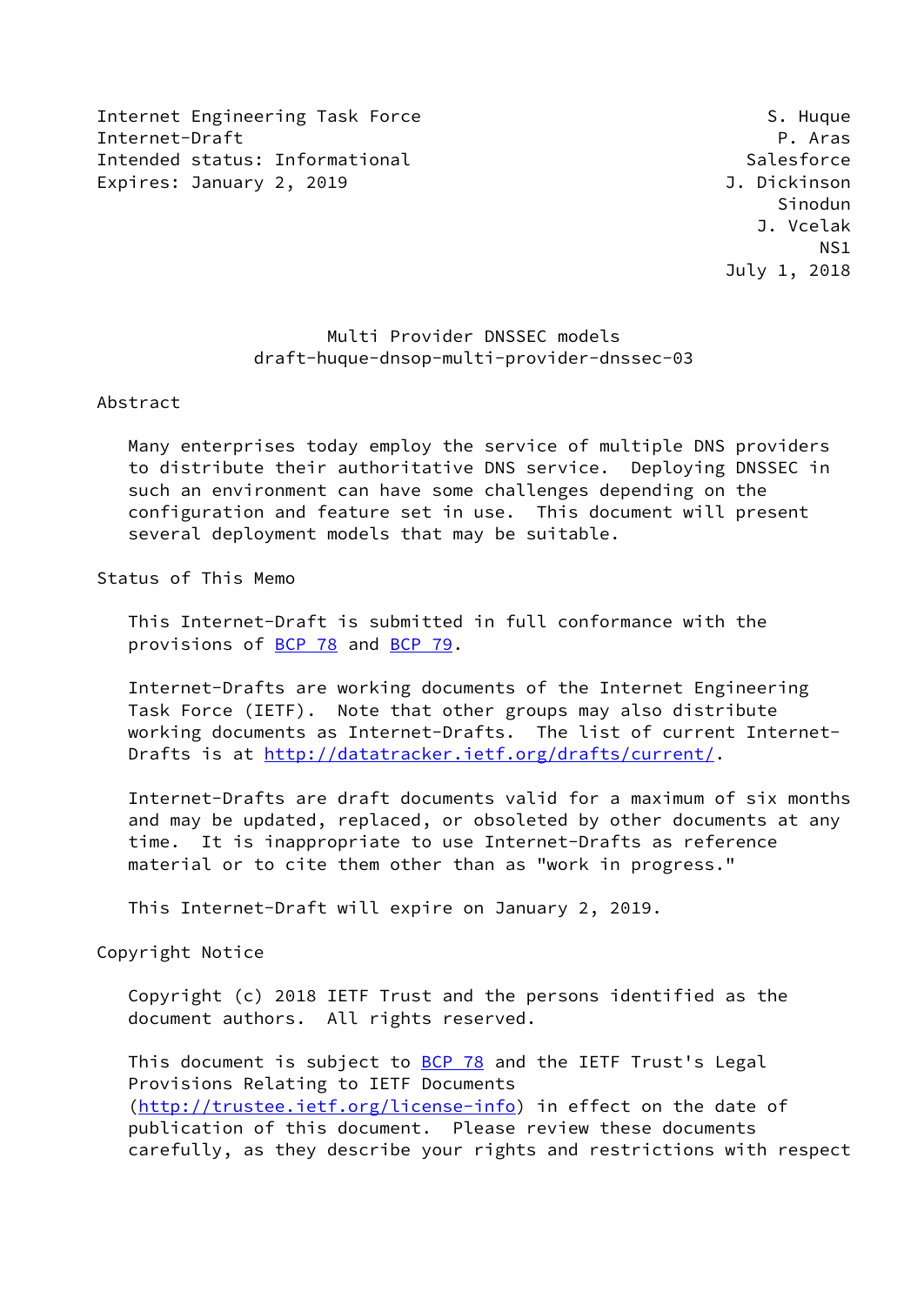<span id="page-1-1"></span>

| Internet-Draft | Multi Provider DNSSEC models |  | July 2018 |
|----------------|------------------------------|--|-----------|
|----------------|------------------------------|--|-----------|

 to this document. Code Components extracted from this document must include Simplified BSD License text as described in Section 4.e of the Trust Legal Provisions and are provided without warranty as described in the Simplified BSD License.

# Table of Contents

| Introduction and Motivation                                | $\sqrt{2}$      |
|------------------------------------------------------------|-----------------|
| 2.                                                         |                 |
|                                                            | $\frac{3}{3}$   |
|                                                            | $\overline{3}$  |
| 2.2.1. Model 1: Common KSK, Unique ZSK per provider        | $\overline{4}$  |
| $2.2.2.$ Model 2: Unique KSK and ZSK per provider $\ldots$ | $\overline{4}$  |
| 2.2.3. Model 3: Shared KSK/ZSK Signing Keys                | $\overline{5}$  |
| 2.3. Inline Signing model                                  | $\overline{5}$  |
|                                                            | $\overline{5}$  |
| $\underline{3}$ . Signing Algorithm Considerations         | $\overline{5}$  |
| Authenticated Denial Considerations<br>4.                  | $\frac{6}{7}$   |
|                                                            |                 |
| 4.2.                                                       | $\frac{7}{7}$   |
|                                                            |                 |
| Key Rollover Considerations<br>6.                          | $\underline{8}$ |
| 6.1. Model 1: Common KSK, Unique ZSK per provider          | 9               |
| $6.2$ . Model 2: Unique KSK and ZSK per provider           | 10              |
| $\mathbf{I}$ .                                             | 10              |
|                                                            | 10              |
| 9.                                                         | 10              |
|                                                            | 10              |
| 10.1.                                                      | <u> 10</u>      |
| 10.2. Informative References                               | 11              |
|                                                            | 12              |
|                                                            |                 |

## <span id="page-1-0"></span>[1](#page-1-0). Introduction and Motivation

 RFC EDITOR: PLEASE REMOVE THE FOLLOWING PARAGRAPH BEFORE PUBLISHING: The source for this draft is maintained in GitHub at: <https://github.com/shuque/multi-provider-dnssec>

 Many enterprises today employ the service of multiple DNS providers to distribute their authoritative DNS service. Two providers are fairly typical and this allows the DNS service to survive a complete failure of any single provider. This document outlines some possible models of DNSSEC [\[RFC4033](https://datatracker.ietf.org/doc/pdf/rfc4033)] [[RFC4034\]](https://datatracker.ietf.org/doc/pdf/rfc4034) [\[RFC4035](https://datatracker.ietf.org/doc/pdf/rfc4035)] deployment in such an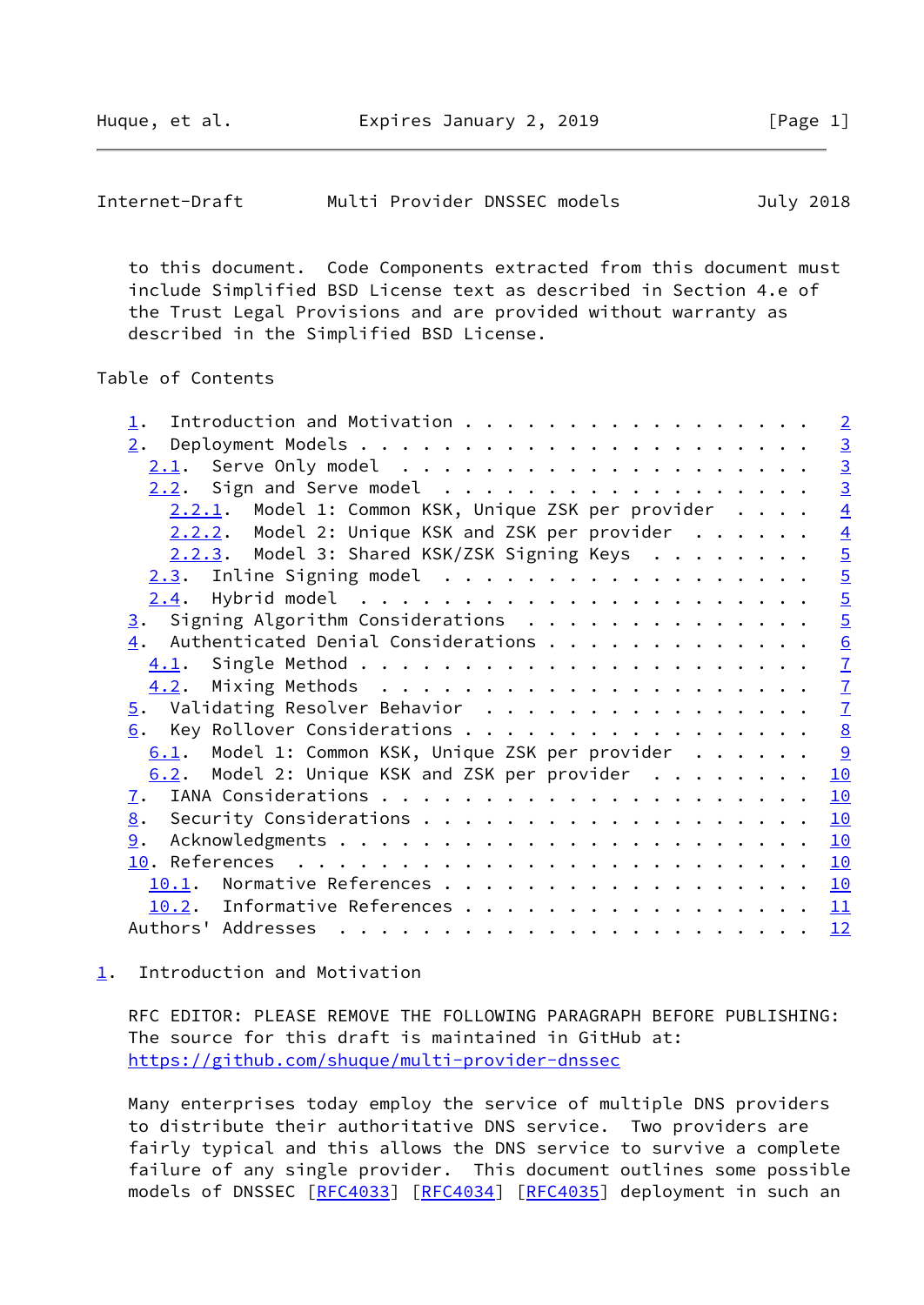environment.

Huque, et al. **Expires January 2, 2019** [Page 2]

<span id="page-2-1"></span>Internet-Draft Multi Provider DNSSEC models July 2018

## <span id="page-2-0"></span>[2](#page-2-0). Deployment Models

 The two main models discussed are (1) where the zone owner runs a master signing server and essentially treats the managed DNS providers as secondary servers, the "Serve Only" model, and (2) where the managed DNS providers each act like primary servers, signing data received from the zone owner and serving it out to DNS queriers, the "Sign and Serve" model. Inline signing and hybrid models are also briefly mentioned. A large part of this document discusses the Sign and Serve models, which present novel challenges and requirements.

### <span id="page-2-2"></span>[2.1](#page-2-2). Serve Only model

 The most straightforward deployment model is one in which the zone owner runs a primary master DNS server, and manages the signing of zone data. The master server uses DNS zone transfer mechanisms (AXFR/IXFR) [\[RFC5936](https://datatracker.ietf.org/doc/pdf/rfc5936)] [[RFC1995](https://datatracker.ietf.org/doc/pdf/rfc1995)] to distribute the signed zone to multiple DNS providers.

 This is also arguably the most secure model because the zone owner holds the private signing keys. The managed DNS providers cannot serve bogus data (either maliciously or because of compromise of their systems) without detection by validating resolvers.

 One notable limitation of this model is that it may not work with DNS authoritative server configurations that use certain non-standardized DNS features. Some of these features like DNS based Global Server Load Balancing (GSLB), dynamic failover pools, etc. rely on querier specific responses, or responses based on real-time state examination, and so, the answer and corresponding signature has to be determined at the authoritative server being queried, at the time of the query, or both. (If all possible answer sets for these features are known in advance, it would be possible to pre-compute these answer sets and signatures, but the DNS zone transfer protocol cannot be used to distinguish or transfer such data sets, or the rules used to select among the possible answers.)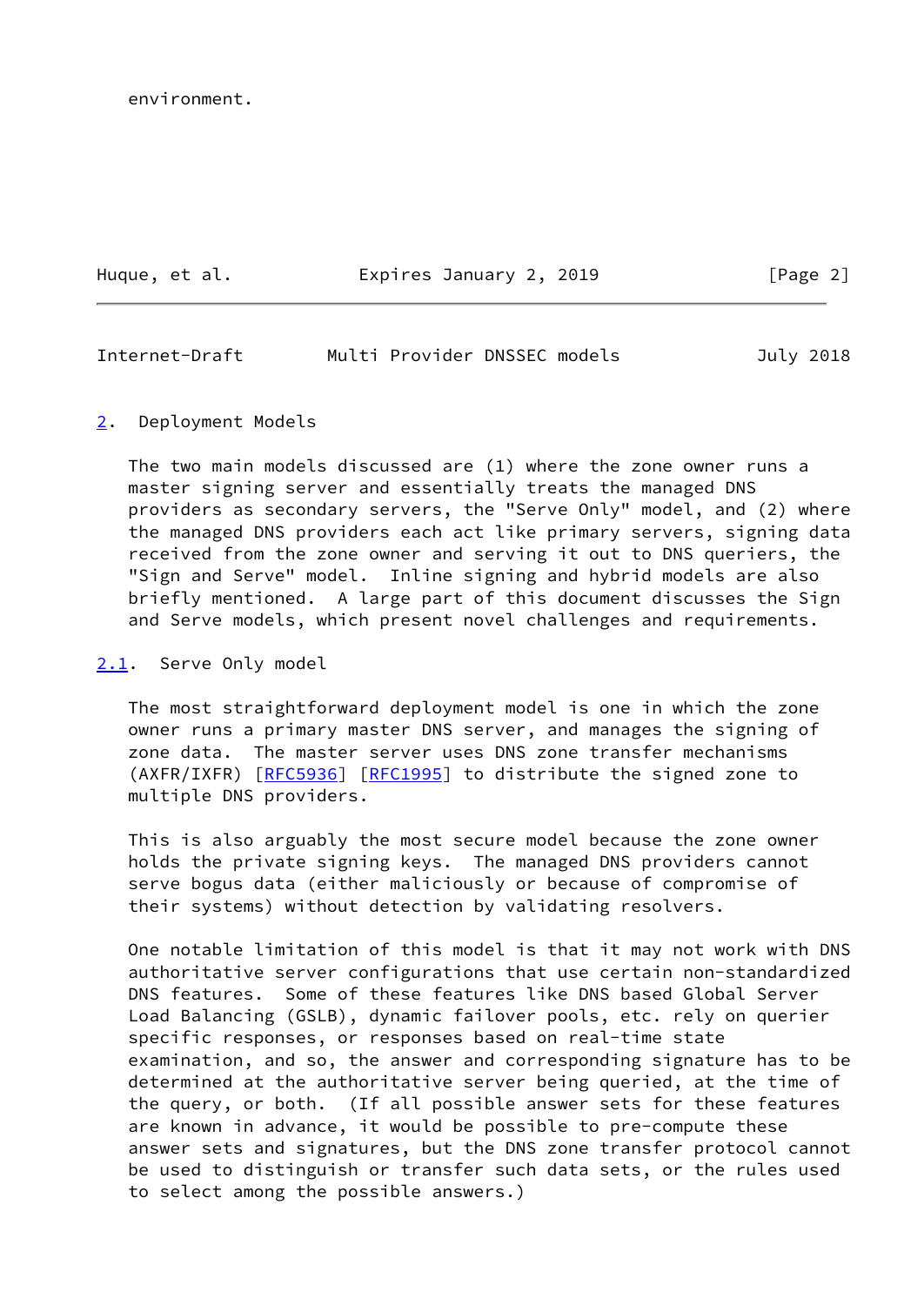#### <span id="page-3-0"></span>[2.2](#page-3-0). Sign and Serve model

 In this category of models, multiple providers each independently sign and serve the same zone. The zone owner typically uses provider-specific APIs to update zone content at each of the providers, and relies on the provider to perform signing of the data. A key requirement here is to manage the contents of the DNSKEY and DS RRset in such a way that validating resolvers always have a viable path to authenticate the DNSSEC signature chain no matter which provider they query and obtain responses from. This requirement is

|  | Huque, et al. | Expires January 2, 2019 | [Page 3] |
|--|---------------|-------------------------|----------|
|--|---------------|-------------------------|----------|

<span id="page-3-2"></span>

| Multi Provider DNSSEC models<br>Internet-Draft |  | July 2018 |
|------------------------------------------------|--|-----------|
|------------------------------------------------|--|-----------|

 achieved by having each provider import the Zone Signing Keys of all other providers into their DNSKEY RRsets.

 These models can support DNSSEC even for the non-standard features mentioned previously, if the DNS providers have the capability of signing the response data generated by those features. Since these responses are often generated dynamically at query time, one method is for the provider to perform online signing (also known as on-the fly signing). However, another possible approach is to pre-compute all the possible response sets and associated signatures and then algorithmically determine at query time which response set needs to be returned.

 In the first two of these models, the function of coordinating the DNSKEY or DS RRset does not involve the providers communicating directly with each other, which they are unlikely to do since they typically have a contractual relationship only with the zone owner.

 The following descriptions consider the case of two DNS providers, but the model is generalizable to any number.

<span id="page-3-1"></span>[2.2.1](#page-3-1). Model 1: Common KSK, Unique ZSK per provider

- o Zone owner holds the KSK, manages the DS record, and is responsible for signing the DNSKEY RRset and distributing the signed DNSKEY RRset to the providers.
- o Each provider has their own ZSK which is used to sign data.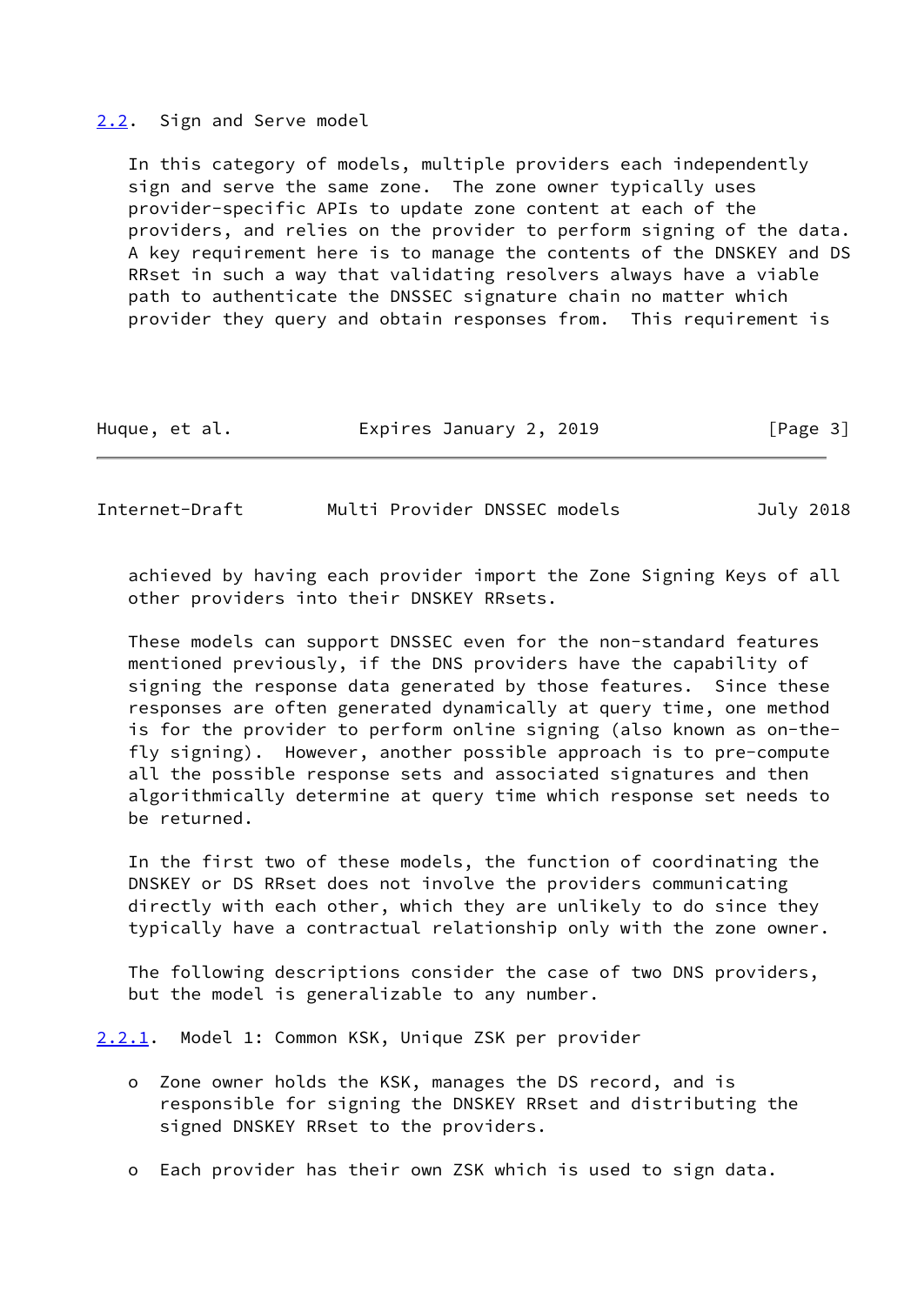- o Providers have an API that owner uses to query the ZSK public key, and insert a combined DNSKEY RRset that includes both ZSKs and the KSK, signed by the KSK.
- o Key rollovers need coordinated participation of the zone owner to update the DNSKEY RRset (for KSK or ZSK), and the DS RRset (for KSK).
- <span id="page-4-0"></span>[2.2.2](#page-4-0). Model 2: Unique KSK and ZSK per provider
	- o Each provider has their own KSK and ZSK.
	- o Each provider offers an API that the Zone Owner uses to import the ZSK of the other provider into their DNSKEY RRset.
	- o DNSKEY RRset is signed independently by each provider using their own KSK.
	- o Zone Owner manages the DS RRset that includes both KSKs.

|  | Huque, et al. | Expires January 2, 2019 | [Page 4] |
|--|---------------|-------------------------|----------|
|--|---------------|-------------------------|----------|

<span id="page-4-2"></span>

| Internet-Draft | Multi Provider DNSSEC models | July 2018 |
|----------------|------------------------------|-----------|
|----------------|------------------------------|-----------|

 o Key rollovers need coordinated participation of the zone owner to update the DS RRset (for KSK), and the DNSKEY RRset (for ZSK).

<span id="page-4-1"></span>[2.2.3](#page-4-1). Model 3: Shared KSK/ZSK Signing Keys

 Other possible models could involve the KSK and/or ZSK signing keys shared across providers. Preliminary discussion with several providers has revealed that this is not a model they are comfortable with, again because they want to be independently responsible for securing the signing keys without involvement of other parties they don't have contractual relationships with. A possible way to mitigate this concern might be for the zone owner to operate a networked Hardware Security Module (HSM) which houses the shared signing keys and performs the signing operations. The signing instructions and results are communicated over a secure network channel between the provider and HSM. This could work, but may also pose performance bottlenecks, particularly for providers that perform on-the-fly signing. Due to open questions about the operational viability of this model, it is not discussed further.

<span id="page-4-3"></span>[2.3](#page-4-3). Inline Signing model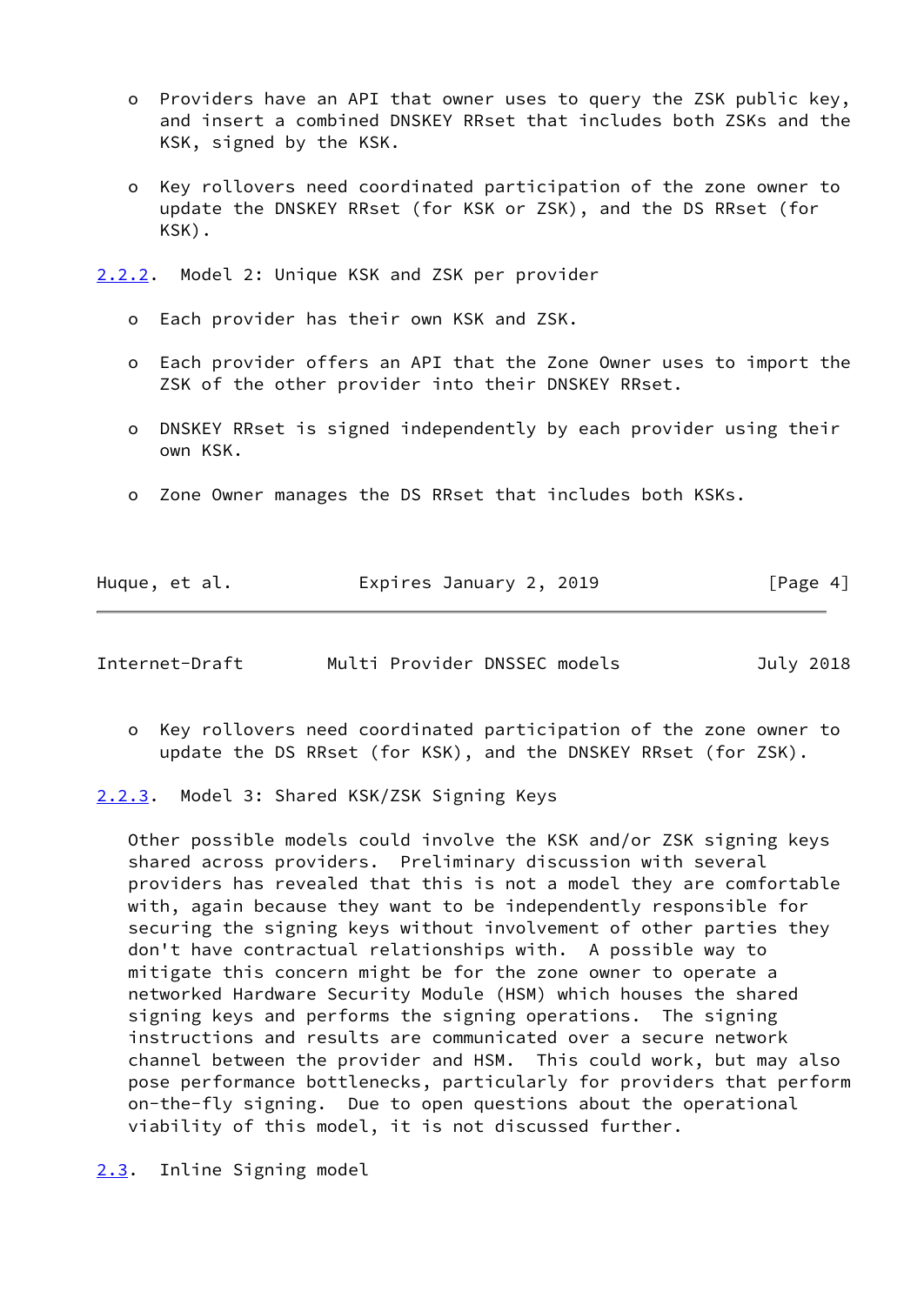In this model, the zone owner runs a master server but does not perform zone signing, instead pushing out the zone (typically via zone transfer mechanisms) to multiple providers, and relying on those providers to sign the zone data before serving them out. This model has to address the same set of requirements as the Sign-and-Serve model regarding managing the DNSKEY and DS RRsets. However, assuming standardized zone transfers mechanisms are being used to push out the zone to the providers, it likely also has the limitation that non standardized DNS features cannot be supported or signed. This model is not discussed further.

<span id="page-5-0"></span>[2.4](#page-5-0). Hybrid model

 In the hybrid model, the zone owner uses one provider as the primary, operating in Sign and Serve mode. The other providers operate in Serve Only mode, i.e., they are configured as secondary servers, obtaining the signed zone from the primary provider using the DNS zone transfer protocol. This model suffers from the same limitations as the Serve-Only model. It additionally requires the signing keys to be held by the primary provider.

<span id="page-5-1"></span>[3](#page-5-1). Signing Algorithm Considerations

 In the Serve Only and Hybrid models, one entity (the Zone Owner in the former, and the primary provider in the latter) performs the signing and hence chooses the signing algorithm to be deployed. The

| Huque, et al. | Expires January 2, 2019 | [Page 5] |
|---------------|-------------------------|----------|
|               |                         |          |

<span id="page-5-2"></span>Internet-Draft Multi Provider DNSSEC models July 2018

more interesting case is the Sign and Serve model ([Section 2.2](#page-3-0)), where multiple providers independently sign zone data.

 Ideally, the providers should be using a common signing algorithm (and common keysizes for algorithms that support variable key sizes). This ensures that the multiple providers have identical security postures and no provider is more vulnerable to cryptanalytic attack than the others.

 It may however be possible to deploy a configuration where different providers use different signing algorithms. The main impediment is that current DNSSEC specifications require that if there are multiple algorithms in the DNSKEY RRset, then RRsets in the zone need to be signed with at least one DNSKEY of each algorithm, as described in [RFC 4035](https://datatracker.ietf.org/doc/pdf/rfc4035) [\[RFC4035\], Section](https://datatracker.ietf.org/doc/pdf/rfc4035#section-2.2) 2.2. However [RFC 6781](https://datatracker.ietf.org/doc/pdf/rfc6781) [\[RFC6781\],](https://datatracker.ietf.org/doc/pdf/rfc6781#section-4.1.4)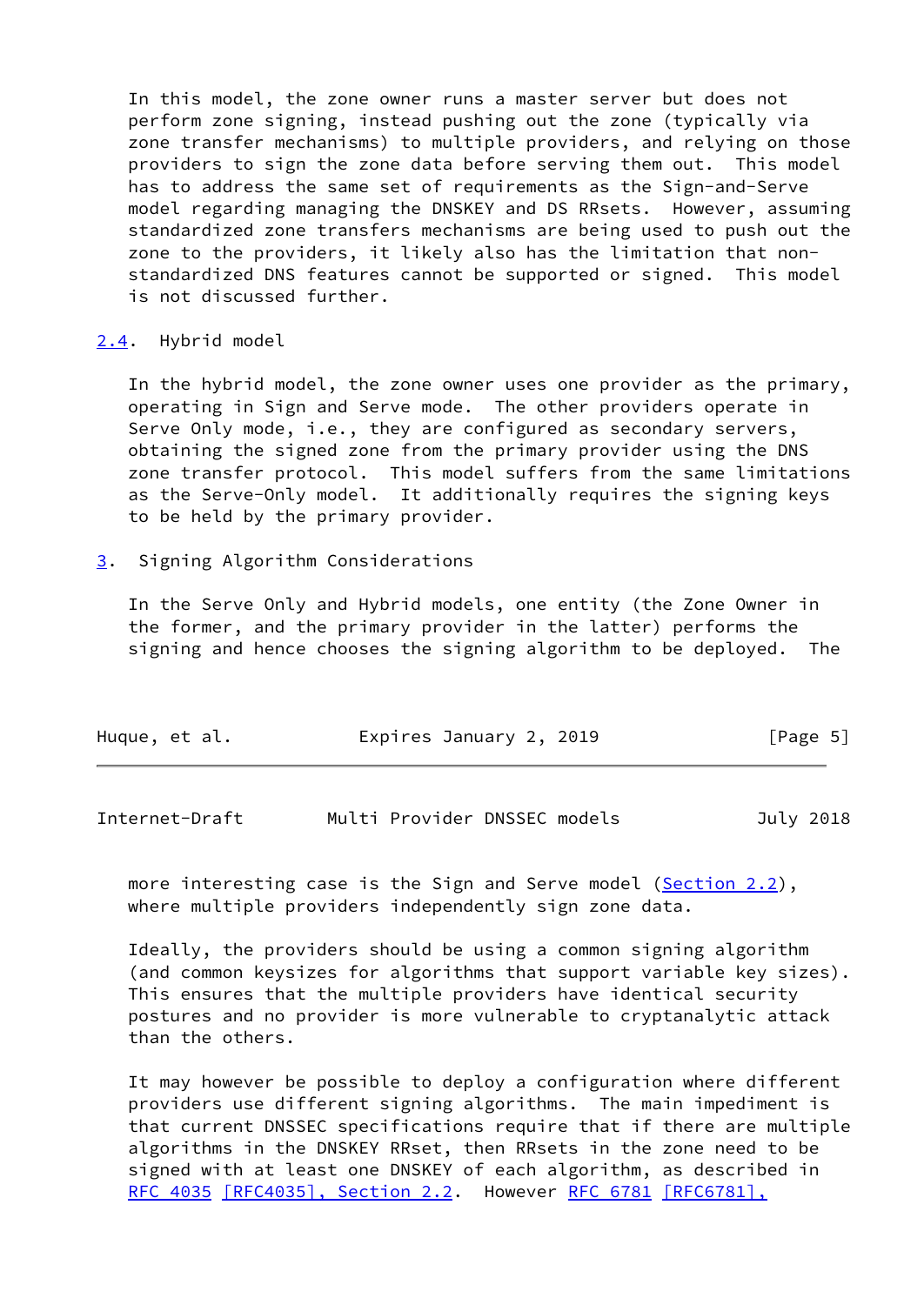[Section](https://datatracker.ietf.org/doc/pdf/rfc6781#section-4.1.4) 4.1.4, also describes both a conservative and liberal interpretation of this requirement. When validating DNS resolvers follow the liberal approach, they do not expect that zone RRsets are signed by every signing algorithm in the DNSKEY RRset, and responses with single algorithm signatures can be validated corectly assuming a valid chain of trust exists. In fact, testing by the .BR Top Level domain for their planned algorithm rollover [\[BR-ROLLOVER](#page-12-2)], demonstrates that the liberal approach works.

<span id="page-6-0"></span>[4](#page-6-0). Authenticated Denial Considerations

 Authentiated denial of existence enables a resolver to validate that a record does not exist. For this purpose, an authoritative server presents in a response to the resolver special NSEC (Section [3.1.3 of](https://datatracker.ietf.org/doc/pdf/rfc4035#section-3.1.3) [RFC4035]) or NSEC3 (Section [7.2 of \[RFC5155\]](https://datatracker.ietf.org/doc/pdf/rfc5155#section-7.2)) records. The NSEC3 method enhances NSEC by providing opt-out for signing insecure delegations and also adds limited protection against zone enumeration attacks.

 An authoritative server response carrying records for authenticated denial is always self-contained and the receiving resolver doesn't need to send additional queries to complete the denial proof data. For this reason, no rollover is needed when switching between NSEC and NSEC3 for a signed zone.

 Since authenticated denial responses are self-contained, NSEC and NSEC3 can be used by different providers to serve the same zone. Doing so however defeats the protection against zone enumeration provided by NSEC3. A better configuration involves multiple providers using different authenticated denial of existence mechanisms that all provide zone enumeration defense, such as pre computed NSEC3, NSEC3 White Lies [\[RFC7129](https://datatracker.ietf.org/doc/pdf/rfc7129)], NSEC Black Lies [\[BLACKLIES](#page-12-3)], etc. Note however that having multiple providers

| Huque, et al. | Expires January 2, 2019 | [Page 6] |
|---------------|-------------------------|----------|
|               |                         |          |

<span id="page-6-2"></span>Internet-Draft Multi Provider DNSSEC models July 2018

 offering different authenticated denial mechanisms may impact how effectively resolvers are able to make use of the caching of negative responses.

<span id="page-6-1"></span>[4.1](#page-6-1). Single Method

 Usually, the NSEC and NSEC3 methods are used exclusively (i.e. the methods are not used at the same time by different servers). This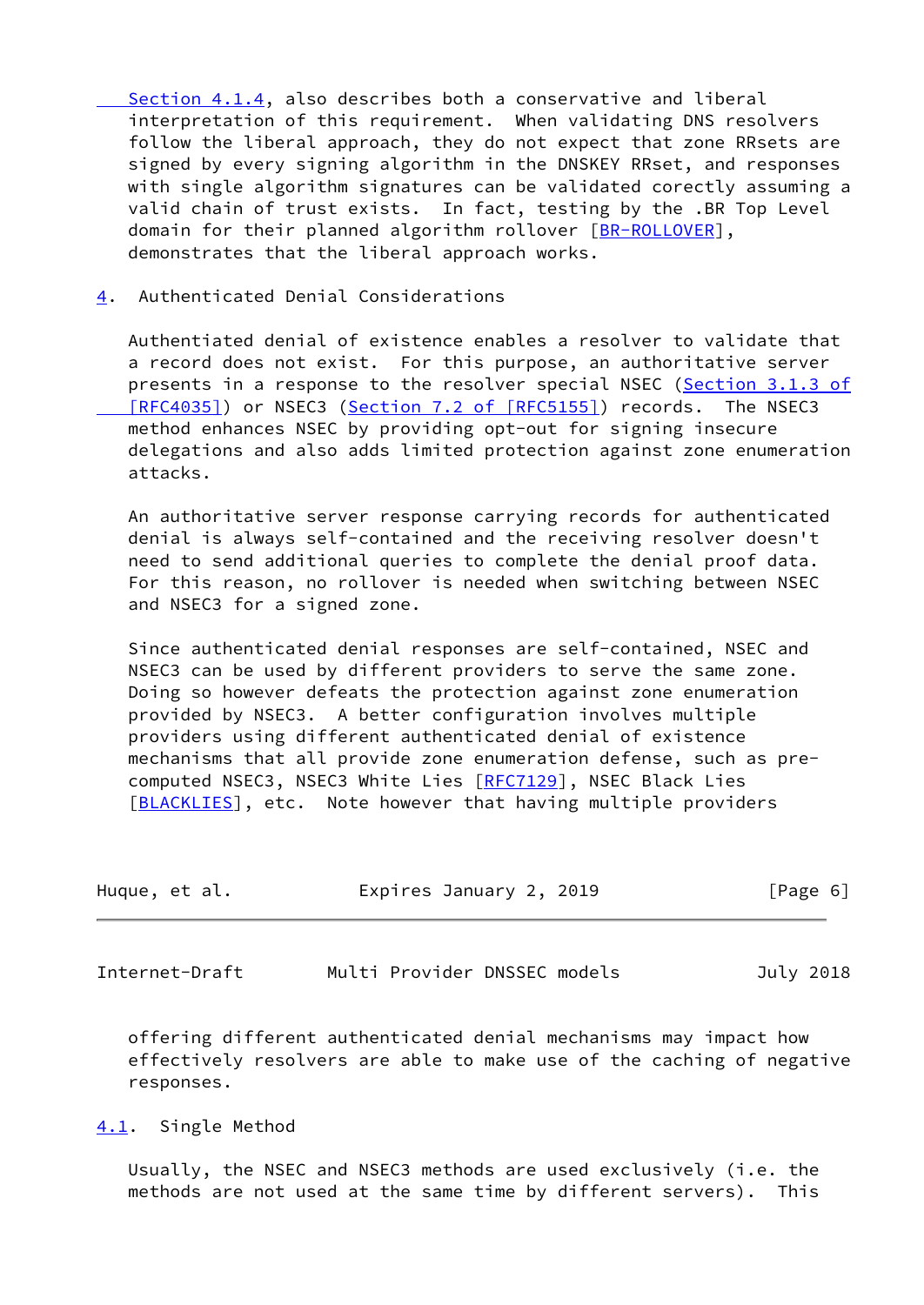configuration is prefered because the behavior is well-defined and it's closest to the current operational practice.

## <span id="page-7-0"></span>[4.2](#page-7-0). Mixing Methods

 Compliant resolvers should be able to serve zones when different authoritative servers for the same zone respond with different authentiated denial methods because this is normally observed when NSEC and NSEC3 are being switched or when NSEC3PARAM is updated.

 Resolver software may be however designed to handle a single transition between two authenticated denial configurations more optimally than permanent setup with mixed authenticated denial methods. This could make caching on the resolver side less efficient and the authoritative servers may observe higher number of queries. This aspect should be considered especially in context of Aggresive Use of DNSSEC-Validated Cache [[RFC8198](https://datatracker.ietf.org/doc/pdf/rfc8198)].

 In case all providers cannot be configured for a matching authentiated denial, it is advised to find lowest number of possible configurations possible across all used providers.

 Note that NSEC3 configuration on all providers with different NSEC3PARAM values is considered a mixed setup.

## <span id="page-7-1"></span>[5](#page-7-1). Validating Resolver Behavior

 From the point of view of the Validating Resolver, the Sign and Serve models [\(Section 2.2](#page-3-0)), that employ multiple providers signing the same zone data with distinct keys, are the most interesting. In these models, for each provider, the Zone Signing Keys of the other providers are imported into the DNSKEY RRset and the DNSKEY RRset is re-signed. If this is not done, the following situation can arise (assuming two providers A and B):

- o The validating resolver follows a referral (delegation) to the zone in question.
- o It retrieves the zone's DNSKEY RRset from one of provider A's nameservers.

| Expires January 2, 2019<br>Huque, et al. | [Page 7] |
|------------------------------------------|----------|
|------------------------------------------|----------|

<span id="page-7-2"></span>Internet-Draft Multi Provider DNSSEC models July 2018

o At some point in time, the resolver attempts to resolve a name in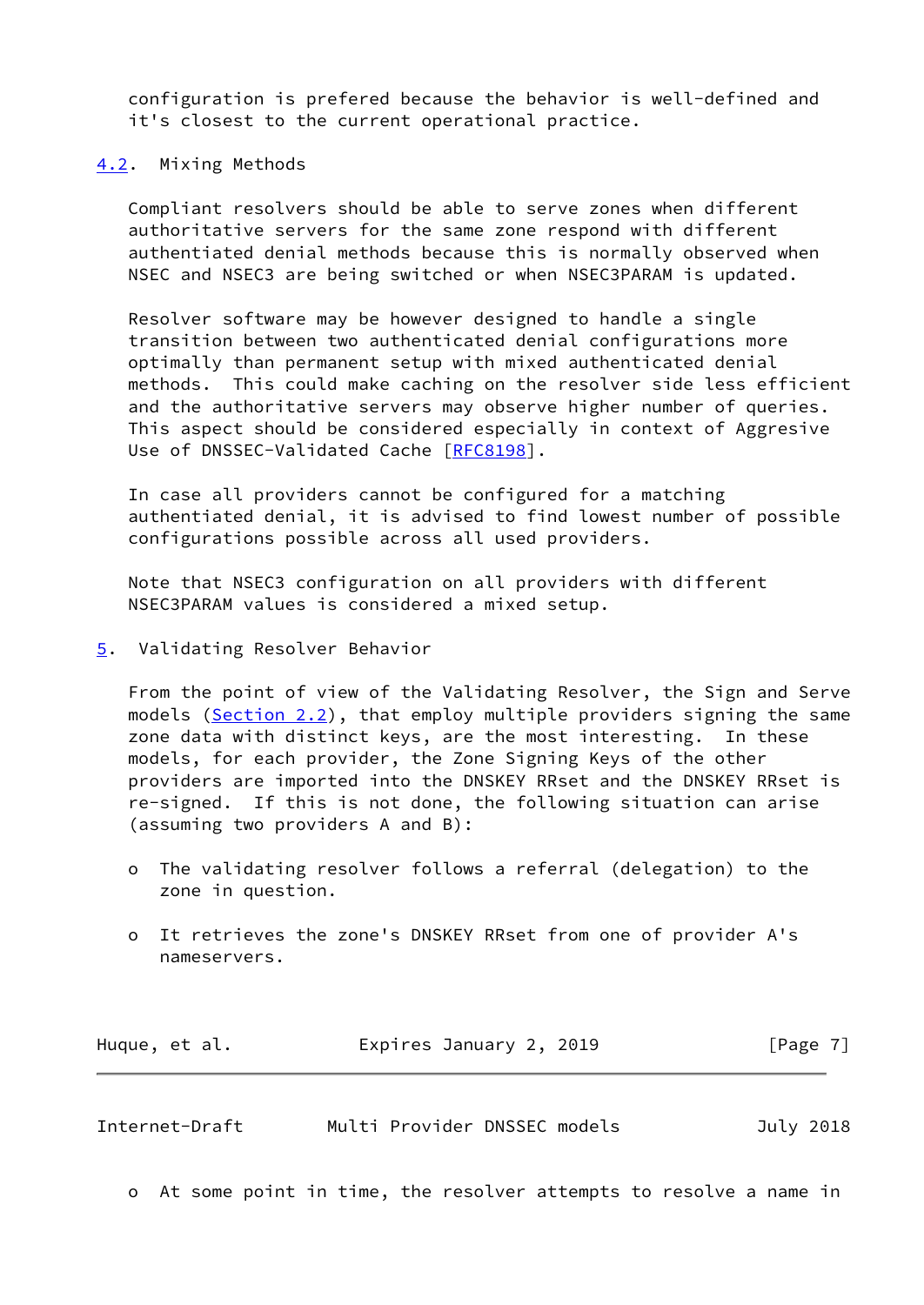the zone, while the DNSKEY RRset received from provider A is still viable in its cache.

- o It queries one of provider B's nameservers to resolve the name, and obtains a response that is signed by provider B's ZSK, which it cannot authenticate because this ZSK is not present in its cached DNSKEY RRset for the zone that it received from provider A.
- o The resolver will not accept this response. It may still be able to ultimately authenticate the name by querying other nameservers for the zone until it elicits a response from one of provider A's nameservers. But it has incurred the penalty of additional roundtrips with other nameservers, with the corresponding latency and processing costs. The exact number of additional roundtrips depends on details of the resolver's nameserver selection algorithm and the number of nameservers configured at provider B.
- o It may also be the case that a resolver is unable to provide an authenticated response because it gave up after a certain number of retries or a certain amount of delay. Or that downstream clients of the resolver that originated the query timed out waiting for a response.

 Zone owners will want to deploy a DNS service that responds as efficiently as possible with validatable answers only, and hence it is important that the DNSKEY RRset at each provider is maintained with the active ZSKs of all participating providers. This ensures that resolvers can validate a response no matter which provider's nameservers it came from.

 Details of how the DNSKEY RRset itself is validated differs. In Sign and Serve model 1 ( $Section 2.2.1$ ), one unique KSK managed by the Zone Owner signs an identical DNSKEY RRset deployed at each provider, and the signed DS record in the parent zone refers to this KSK. In Sign and Serve model 2 ([Section 2.2.2\)](#page-4-0), each provider has a distinct KSK and signs the DNSKEY RRset with it. The Zone Owner deploys a DS RRset at the parent zone that contains multiple DS records, each referring to a distinct provider's KSK. Hence it does not matter which provider's nameservers the resolver obtains the DNSKEY RRset from, the signed DS record in each model can authenticate the associated KSK.

<span id="page-8-0"></span>[6](#page-8-0). Key Rollover Considerations

The Sign-and-Serve ([Section 2.2\)](#page-3-0) models introduce some new requirements for DNSSEC key rollovers. Since this process necessarily involves co-ordinated actions on the part of providers

Huque, et al. **Expires January 2, 2019** [Page 8]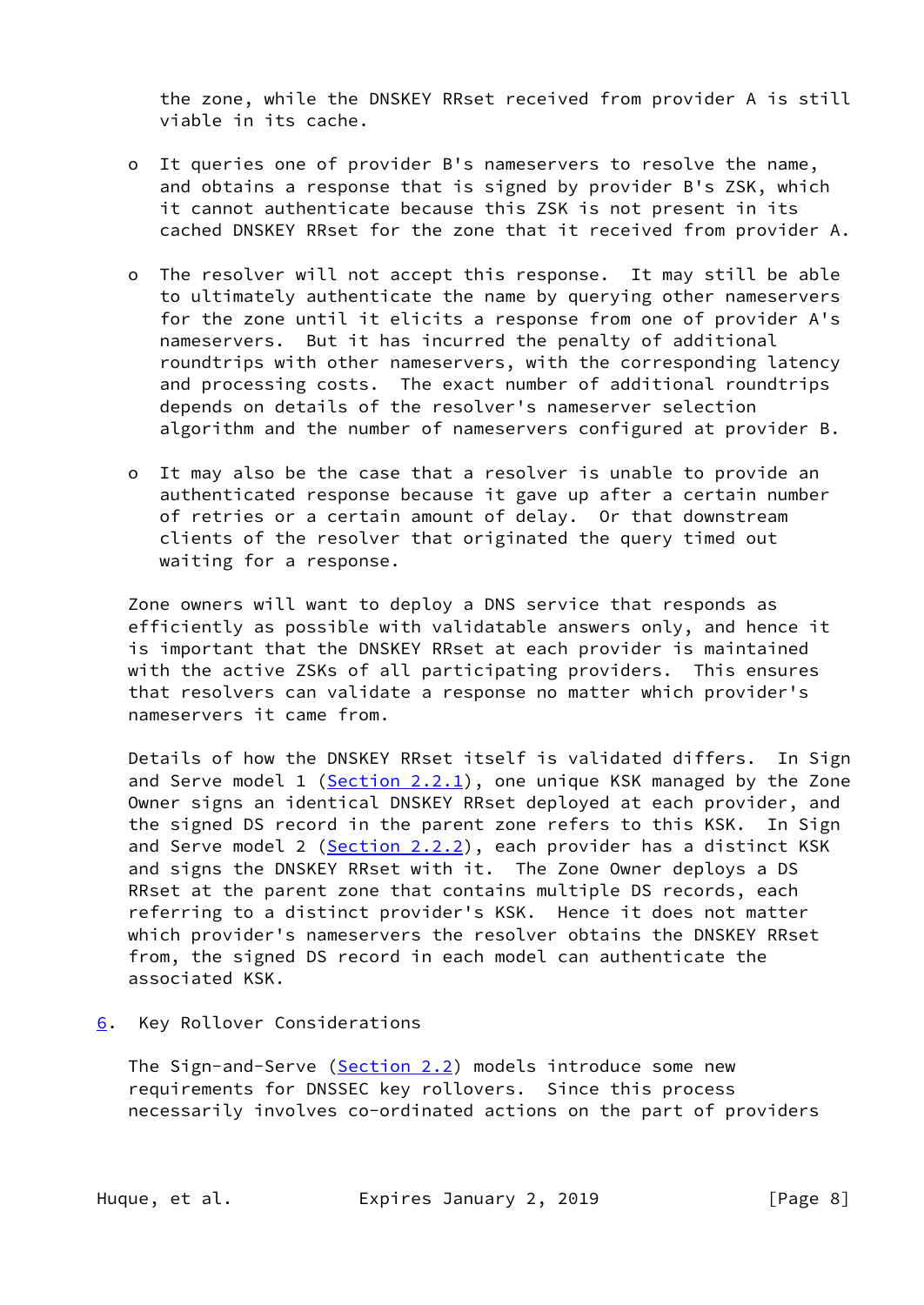<span id="page-9-1"></span> and the Zone Owner, one reasonable strategy is for the Zone Owner to initiate key rollover operations. But other operationally plausible models may also suit, such as a DNS provider initiating a key rollover and signaling their intent to the Zone Owner in some manner.

 The descriptions in this section assume that KSK rollovers employ the commonly used Double Signature KSK Rollover Method, and that ZSK rollovers employ the Pre-Publish ZSK Rollover Method, as described in detail in [[RFC6781](https://datatracker.ietf.org/doc/pdf/rfc6781)]. With minor modifications, they can also be easily adapted to other models, such as Double DS KSK Rollover or Double Signature ZSK rollover, if desired.

<span id="page-9-0"></span>[6.1](#page-9-0). Model 1: Common KSK, Unique ZSK per provider

- o Key Signing Key Rollover: In this model, the two managed DNS providers share a common KSK which is held by the Zone Owner. To initiate the rollover, the Zone Owner generates a new KSK and obtains the DNSKEY RRset of each DNS provider using their respective APIs. The new KSK is added to each provider's DNSKEY RRset and the RRset is re-signed with both the new and the old KSK. This new DNSKEY RRset is then transferred to each provider. The Zone Owner then updates the DS RRset in the parent zone to point to the new KSK, and after the necessary DS record TTL period has expired, proceeds with updating the DNSKEY RRSet to remove the old KSK.
- o Zone Signing Key Rollover: In this model, each DNS provider has separate Zone Signing Keys. Each provider can choose to roll their ZSK independently by co-ordinating with the Zone Owner. Provider A would generate a new ZSK and communicate their intent to perform a rollover (note that Provider A cannot immediately insert this new ZSK into their DNSKEY RRset because the RRset has to be signed by the Zone Owner). The Zone Owner obtains the new ZSK from Provider A. It then obtains the current DNSKEY RRset from each provider (including Provider A), inserts the new ZSK into each DNSKEY RRset, re-signs the DNSKEY RRset, and sends it back to each provider for deployment via their respective key management APIs. Once the necessary time period is elapsed (i.e. all zone data has been re-signed by the new ZSK and propagated to all authoritative servers for the zone, plus the maximum zone TTL value of any of the data in the zone signed by the old ZSK), Provider A and the zone owner can initiate the next phase of removing the old ZSK.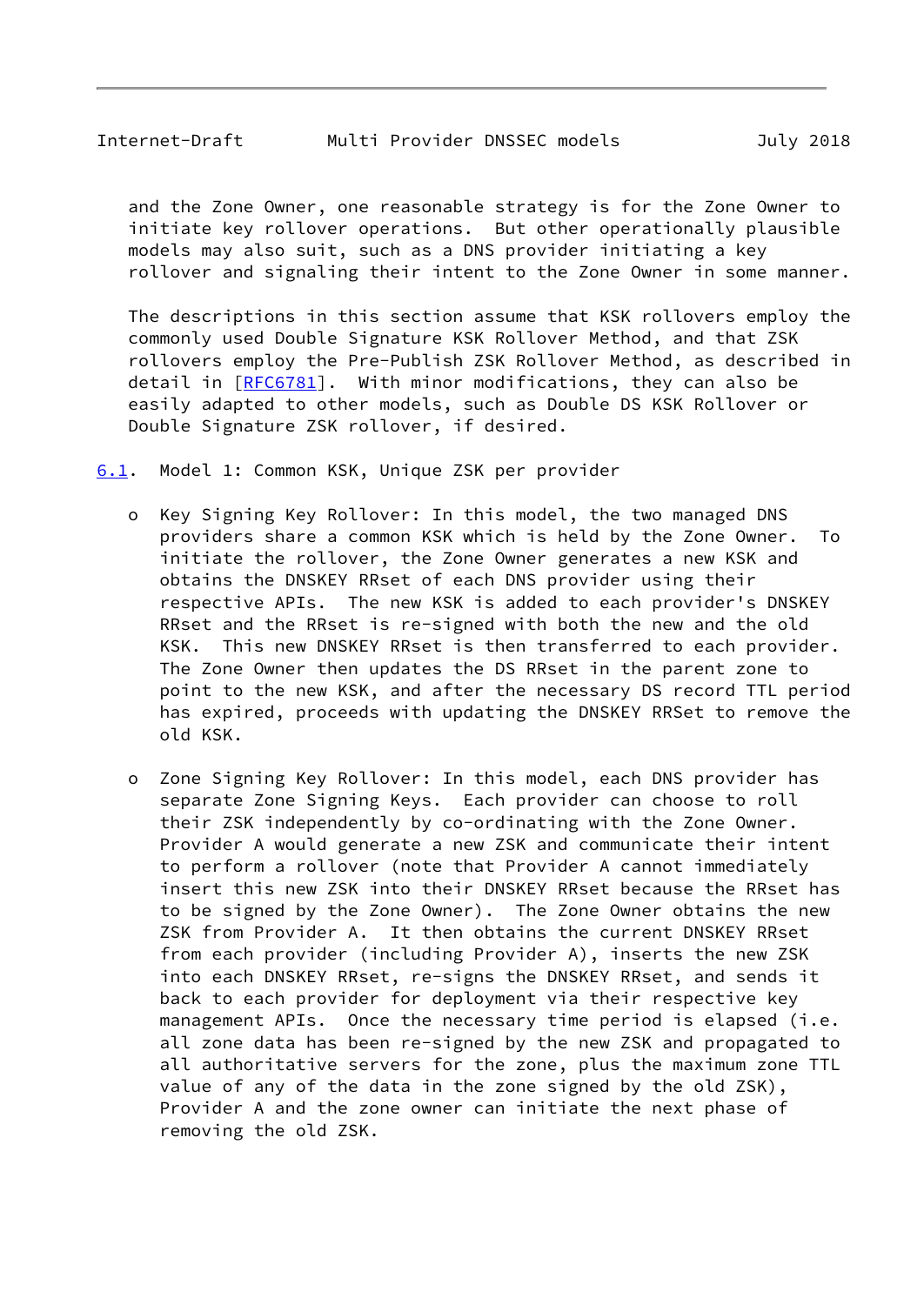<span id="page-10-1"></span>Internet-Draft Multi Provider DNSSEC models July 2018

<span id="page-10-0"></span>[6.2](#page-10-0). Model 2: Unique KSK and ZSK per provider

- o Key Signing Key Rollover: In Model 2, each managed DNS provider has their own KSK. A KSK roll for provider A does not require any change in the DNSKEY RRset of provider B, but does require co ordination with the Zone Owner in order to get the DS record set in the parent zone updated. The KSK roll starts with Provider A generating a new KSK and including it in their DNSKEY RRSet. The DNSKey RRset would then be signed by both the new and old KSK. The new KSK is communicated to the Zone Owner, after which the Zone Owner updates the DS RRset to replace the DS record for the old KSK with a DS record for the new ZSK. After the necessary DS RRset TTL period has elapsed, the old KSK can be removed from provider A's DNSKEY RRset.
- o Zone Signing Key Rollover: In Model 2, each managed DNS provider has their own ZSK. The ZSK roll for provider A would start with them generating new ZSK and including it in their DNSKEY RRset and re-signing the new DNSKEY RRset with their KSK. The new ZSK of provider A would then be communicated to the Zone Owner, who will initiate the process of importing this ZSK into the DNSKEY RRsets of the other providers, using their respective APIs. Once the necessary Pre-Publish key rollover time periods have elapsed, provider A and the Zone Owner can initiate the process of removing the old ZSK from the DNSKEY RRset of all providers.
- <span id="page-10-2"></span>[7](#page-10-2). IANA Considerations

This document includes no request to IANA.

<span id="page-10-3"></span>[8](#page-10-3). Security Considerations

[TBD]

<span id="page-10-4"></span>[9](#page-10-4). Acknowledgments

 This document benefited from discussions with and review from Duane Wessels and David Blacka.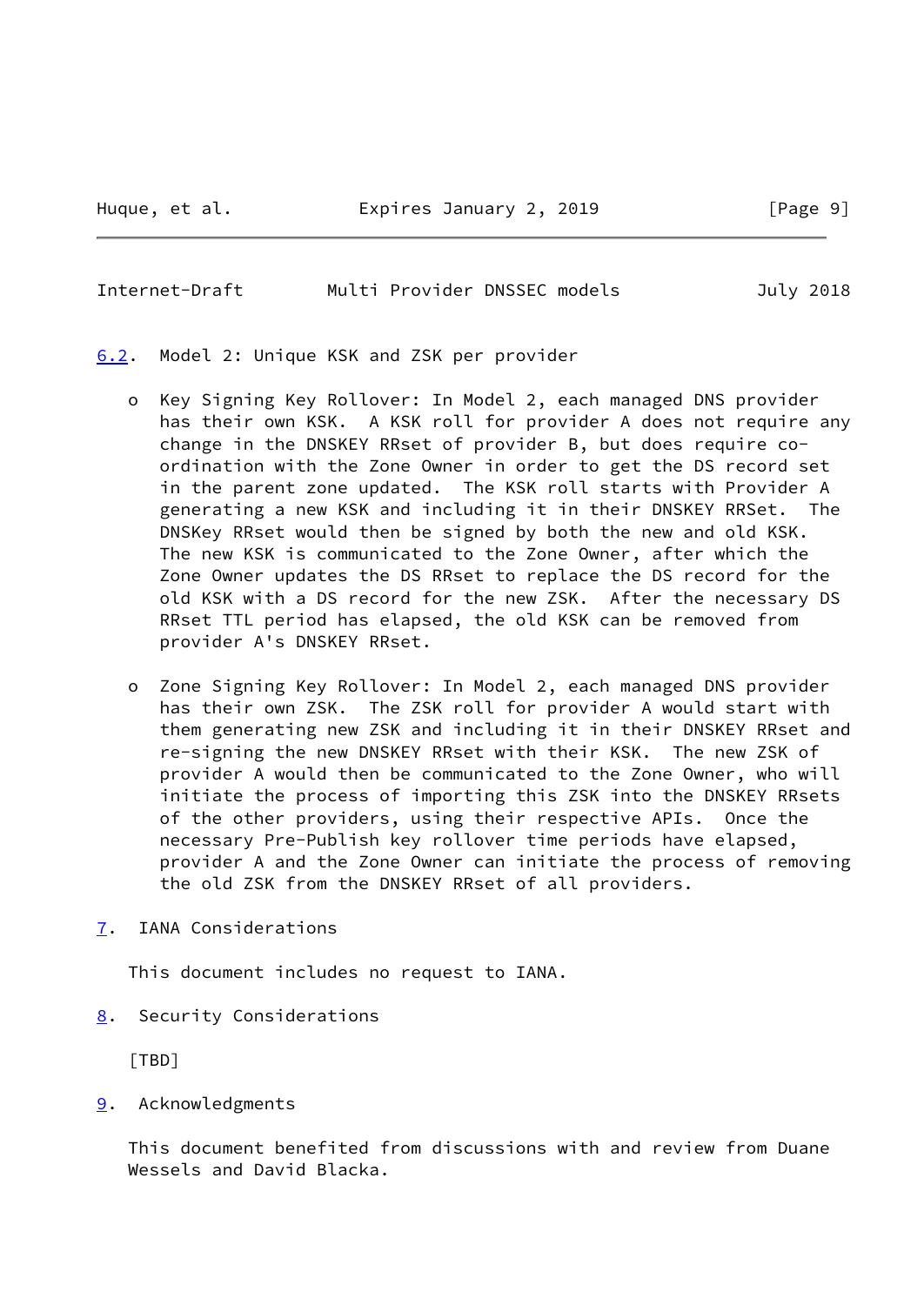## <span id="page-11-0"></span>[10.](#page-11-0) References

<span id="page-11-1"></span>[10.1](#page-11-1). Normative References

[RFC1995] Ohta, M., "Incremental Zone Transfer in DNS", [RFC 1995](https://datatracker.ietf.org/doc/pdf/rfc1995), DOI 10.17487/RFC1995, August 1996, <[https://www.rfc](https://www.rfc-editor.org/info/rfc1995) [editor.org/info/rfc1995](https://www.rfc-editor.org/info/rfc1995)>.

| Huque, et al. | Expires January 2, 2019 | [Page 10] |
|---------------|-------------------------|-----------|
|---------------|-------------------------|-----------|

<span id="page-11-2"></span>

| Internet-Draft |  |  | Multi Provider DNSSEC models | July 2018 |
|----------------|--|--|------------------------------|-----------|
|----------------|--|--|------------------------------|-----------|

- [RFC4033] Arends, R., Austein, R., Larson, M., Massey, D., and S. Rose, "DNS Security Introduction and Requirements", [RFC 4033,](https://datatracker.ietf.org/doc/pdf/rfc4033) DOI 10.17487/RFC4033, March 2005, <[https://www.rfc-editor.org/info/rfc4033>](https://www.rfc-editor.org/info/rfc4033).
- [RFC4034] Arends, R., Austein, R., Larson, M., Massey, D., and S. Rose, "Resource Records for the DNS Security Extensions", [RFC 4034,](https://datatracker.ietf.org/doc/pdf/rfc4034) DOI 10.17487/RFC4034, March 2005, <[https://www.rfc-editor.org/info/rfc4034>](https://www.rfc-editor.org/info/rfc4034).
- [RFC4035] Arends, R., Austein, R., Larson, M., Massey, D., and S. Rose, "Protocol Modifications for the DNS Security Extensions", [RFC 4035](https://datatracker.ietf.org/doc/pdf/rfc4035), DOI 10.17487/RFC4035, March 2005, <[https://www.rfc-editor.org/info/rfc4035>](https://www.rfc-editor.org/info/rfc4035).
- [RFC5155] Laurie, B., Sisson, G., Arends, R., and D. Blacka, "DNS Security (DNSSEC) Hashed Authenticated Denial of Existence", [RFC 5155,](https://datatracker.ietf.org/doc/pdf/rfc5155) DOI 10.17487/RFC5155, March 2008, <[https://www.rfc-editor.org/info/rfc5155>](https://www.rfc-editor.org/info/rfc5155).
- [RFC5936] Lewis, E. and A. Hoenes, Ed., "DNS Zone Transfer Protocol (AXFR)", [RFC 5936,](https://datatracker.ietf.org/doc/pdf/rfc5936) DOI 10.17487/RFC5936, June 2010, <[https://www.rfc-editor.org/info/rfc5936>](https://www.rfc-editor.org/info/rfc5936).
- [RFC6781] Kolkman, O., Mekking, W., and R. Gieben, "DNSSEC Operational Practices, Version 2", [RFC 6781](https://datatracker.ietf.org/doc/pdf/rfc6781), DOI 10.17487/RFC6781, December 2012, [<https://www.rfc](https://www.rfc-editor.org/info/rfc6781) [editor.org/info/rfc6781](https://www.rfc-editor.org/info/rfc6781)>.
- [RFC8198] Fujiwara, K., Kato, A., and W. Kumari, "Aggressive Use of DNSSEC-Validated Cache", [RFC 8198,](https://datatracker.ietf.org/doc/pdf/rfc8198) DOI 10.17487/RFC8198, July 2017, <<https://www.rfc-editor.org/info/rfc8198>>.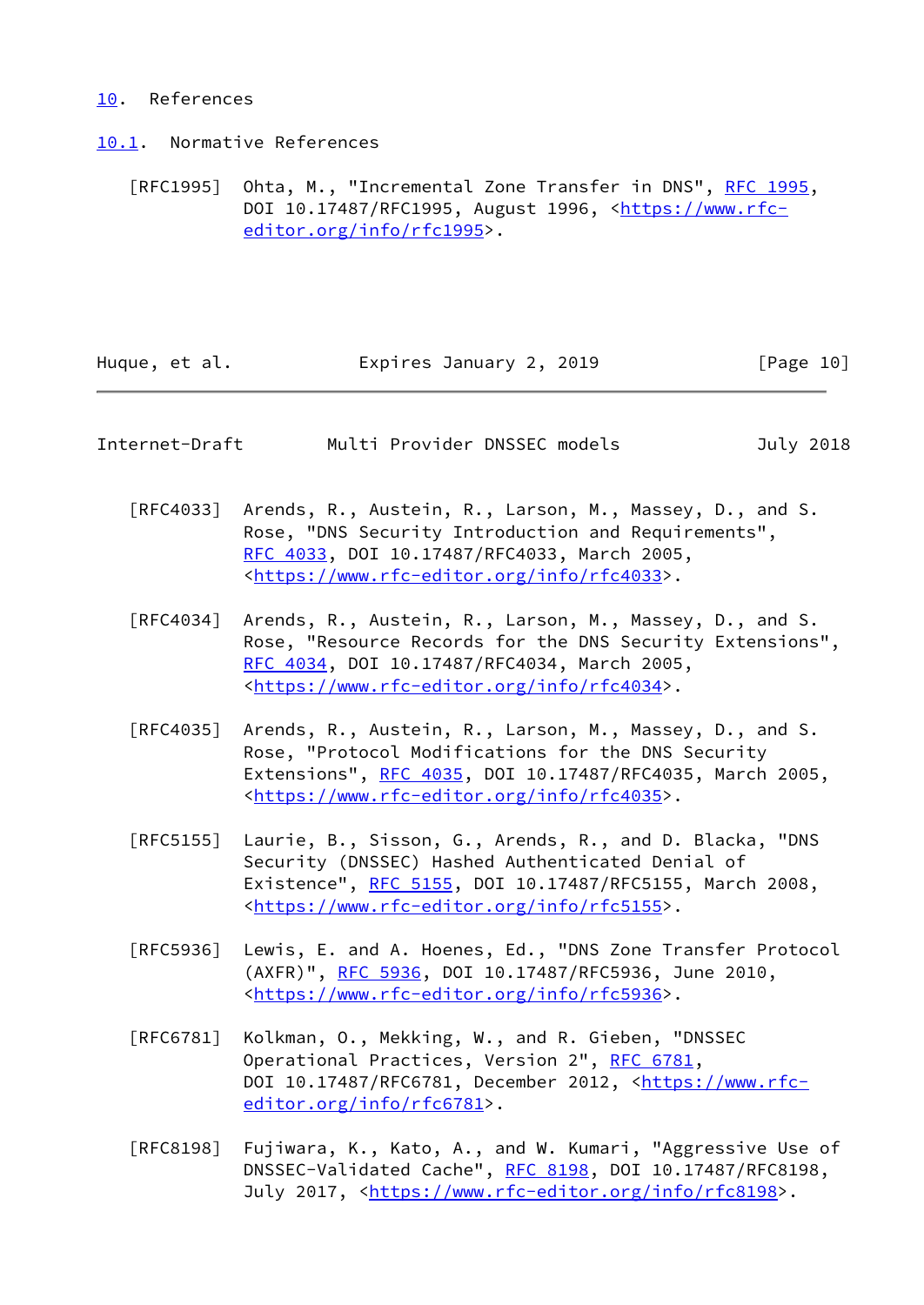## <span id="page-12-0"></span>[10.2](#page-12-0). Informative References

#### <span id="page-12-3"></span>[BLACKLIES]

 Valsorda, F. and O. Gudmundsson, "Compact DNSSEC Denial of Existence or Black Lies", [<https://tools.ietf.org/html/](https://tools.ietf.org/html/draft-valsorda-dnsop-black-lies) [draft-valsorda-dnsop-black-lies](https://tools.ietf.org/html/draft-valsorda-dnsop-black-lies)>.

## <span id="page-12-2"></span>[BR-ROLLOVER]

 Neves, F., ".br DNSSEC Algorithm Rollover Update", in ICANN 62 DNSSEC Workshop, June 2018, <[https://static.ptbl.co/static/](https://static.ptbl.co/static/attachments/179548/1529933472.pdf) [attachments/179548/1529933472.pdf>](https://static.ptbl.co/static/attachments/179548/1529933472.pdf).

| Huque, et al. | Expires January 2, 2019 | [Page 11] |
|---------------|-------------------------|-----------|
|               |                         |           |

- <span id="page-12-1"></span>Internet-Draft Multi Provider DNSSEC models July 2018
	- [RFC7129] Gieben, R. and W. Mekking, "Authenticated Denial of Existence in the DNS",  $RFC$  7129, DOI 10.17487/RFC7129, February 2014, <<https://www.rfc-editor.org/info/rfc7129>>.

Authors' Addresses

 Shumon Huque Salesforce

Email: shuque@gmail.com

 Pallavi Aras Salesforce

Email: paras@salesforce.com

 John Dickinson Sinodun

Email: jad@sinodun.com

Jan Vcelak